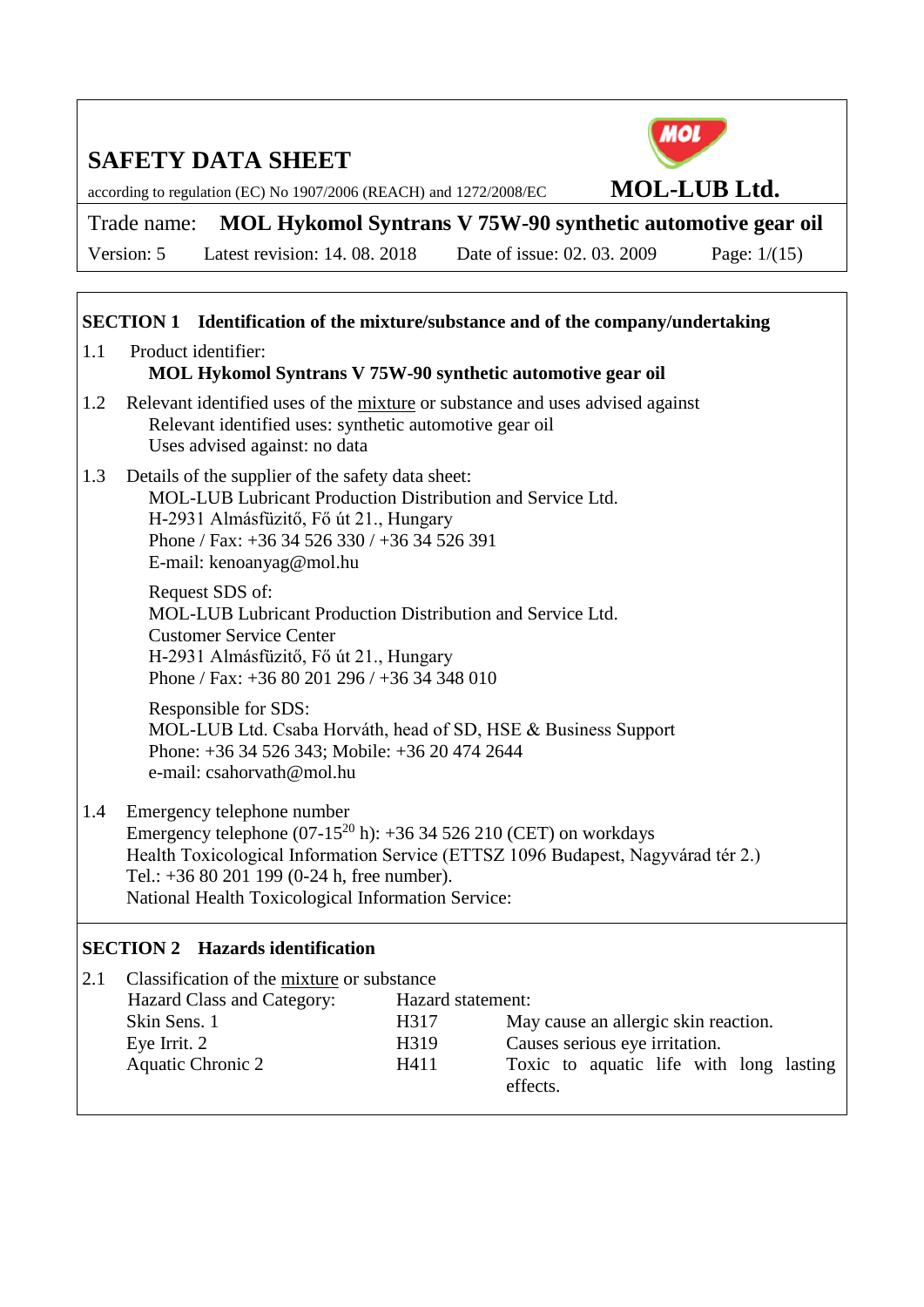

according to regulation (EC) No 1907/2006 (REACH) and 1272/2008/EC **MOL-LUB Ltd.**

Trade name: **MOL Hykomol Syntrans V 75W-90 synthetic automotive gear oil**

Version: 5 Latest revision: 14. 08. 2018 Date of issue: 02. 03. 2009 Page: 2/(15)

| 2.2                                                                                                                                                                                                                                                                                                                                                                                                                                                                                                                                                                                                                                                                                                      | Label elements                                                                                                                                                                                        |                                                                                                                                                                        |  |                                                     |                                                                       |
|----------------------------------------------------------------------------------------------------------------------------------------------------------------------------------------------------------------------------------------------------------------------------------------------------------------------------------------------------------------------------------------------------------------------------------------------------------------------------------------------------------------------------------------------------------------------------------------------------------------------------------------------------------------------------------------------------------|-------------------------------------------------------------------------------------------------------------------------------------------------------------------------------------------------------|------------------------------------------------------------------------------------------------------------------------------------------------------------------------|--|-----------------------------------------------------|-----------------------------------------------------------------------|
|                                                                                                                                                                                                                                                                                                                                                                                                                                                                                                                                                                                                                                                                                                          | Product identification:                                                                                                                                                                               | Trade name: MOL Hykomol Syntrans V 75W-90 synthetic<br>automotive gear oil                                                                                             |  |                                                     |                                                                       |
|                                                                                                                                                                                                                                                                                                                                                                                                                                                                                                                                                                                                                                                                                                          | Hazardous components:                                                                                                                                                                                 | Reaction products of bis(4-methylpentan-2-yl) dithiophosphoric<br>acid with phosphorous oxide, propylene oxide and amines,<br>C12-C14 alkyl(branched) (CAS: 931-384-6) |  |                                                     |                                                                       |
|                                                                                                                                                                                                                                                                                                                                                                                                                                                                                                                                                                                                                                                                                                          | GHS Pictogram:                                                                                                                                                                                        |                                                                                                                                                                        |  |                                                     |                                                                       |
|                                                                                                                                                                                                                                                                                                                                                                                                                                                                                                                                                                                                                                                                                                          | Signal word:                                                                                                                                                                                          | <b>Warning</b>                                                                                                                                                         |  |                                                     |                                                                       |
| Hazard statement:<br>H317<br>May cause an allergic skin reaction.<br>Causes serious eye irritation.<br>H319<br>Toxic to aquatic life with long lasting effects.<br>H411                                                                                                                                                                                                                                                                                                                                                                                                                                                                                                                                  |                                                                                                                                                                                                       |                                                                                                                                                                        |  |                                                     |                                                                       |
|                                                                                                                                                                                                                                                                                                                                                                                                                                                                                                                                                                                                                                                                                                          | Supplemental hazard information:<br><b>EUH208</b><br>Contains Reaction product of 1,3,4-thiadiazolidine-2,5-dithione,<br>formaldehyde and phenol, heptyl derivs. May produce an allergic<br>reaction. |                                                                                                                                                                        |  |                                                     |                                                                       |
| Precautionary statements - General:<br><b>P101</b><br>If medical advice is needed, have product container or label at hand.<br>P102<br>Keep out of reach of children.<br>Precautionary statements – Prevention:<br>Avoid release to the environment.<br>P273<br>P <sub>280</sub><br>Wear protective gloves, eye protection.<br>Precautionary statements - Response:<br>$P333 + P313$<br>If skin irritation or rash occurs: Get medical advice/attention.<br>$P305 + P351 +$<br>IF IN EYES: Rinse cautiously with water for several minutes. Remove<br>contact lenses, if present and easy to do. Continue rinsing.<br>P338<br>If eye irritation persists: Get medical advice/attention.<br>$P337 + P313$ |                                                                                                                                                                                                       |                                                                                                                                                                        |  |                                                     |                                                                       |
|                                                                                                                                                                                                                                                                                                                                                                                                                                                                                                                                                                                                                                                                                                          |                                                                                                                                                                                                       |                                                                                                                                                                        |  | Precautionary statements - Storage: -               |                                                                       |
|                                                                                                                                                                                                                                                                                                                                                                                                                                                                                                                                                                                                                                                                                                          |                                                                                                                                                                                                       |                                                                                                                                                                        |  | Precautionary statements – Disposal:<br><b>P501</b> | Dispose of contents/container in accordance with national regulation. |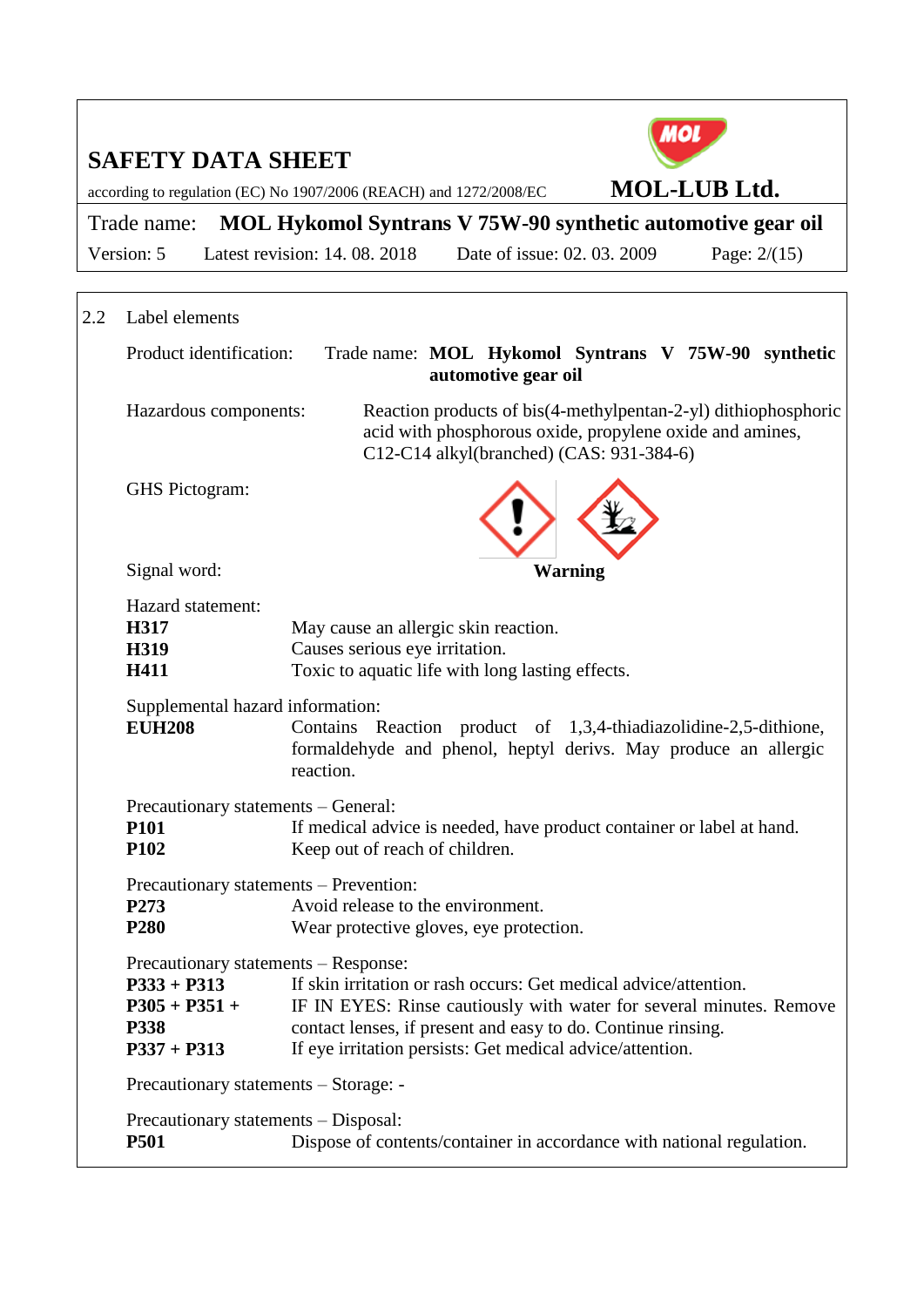

according to regulation (EC) No 1907/2006 (REACH) and 1272/2008/EC **MOL-LUB Ltd.**

Trade name: **MOL Hykomol Syntrans V 75W-90 synthetic automotive gear oil**

Version: 5 Latest revision: 14. 08. 2018 Date of issue: 02. 03. 2009 Page: 3/(15)

Other liabilities for labelling: Tactile warning of danger: Not required. Transport classification: see section 14.

2.3 Other hazards The product does not contain any PBT or vPvB substance according to annex XIII of regulation (EC) 1907/2006.

#### **SECTION 3 Composition/information on ingredients**

3.2 Mixtures

Chemical description: Mixture of synthetic oils and refined mineral base oils containing additives.

Component(s) / Hazardous component(s):

| Name                        | EU              | CAS         | Hazard classes and | Hazard           | Conc.     |
|-----------------------------|-----------------|-------------|--------------------|------------------|-----------|
|                             | number          | number      | cat.               | statements       | $%$ (m/m) |
| Base oil - unspecified,     | $265 - 157 - 1$ | 64742-54-7  |                    |                  | max. 55   |
| hydrotreated heavy          |                 |             | (Note L)           |                  |           |
| paraffinic, C20-C50*        |                 |             |                    |                  |           |
| <b>REACH Reistr. Nr.</b>    |                 |             |                    |                  |           |
| 01-2119484627-25            |                 |             |                    |                  |           |
| 1-Decene, homopolymer,      | 500-183-1       | 68037-01-4  |                    |                  | max. 45   |
| hydrogenated                |                 |             | (Note L)           |                  |           |
| <b>REACH Registr. Nr.:</b>  |                 |             |                    |                  |           |
| 01-2119486452-34            |                 |             |                    |                  |           |
| Base oil - unspecified,     | $265 - 157 - 1$ | 64742-54-7  | Asp. Tox. 1        | H <sub>304</sub> | max. 12   |
| hydrotreated heavy          |                 |             | (Note L)           |                  |           |
| paraffinic, C20-C50*        |                 |             |                    |                  |           |
| <b>REACH Reistr. Nr.</b>    |                 |             |                    |                  |           |
| 01-2119484627-25            |                 |             |                    |                  |           |
| Lubricating oils            | $309 - 874 - 0$ | 101316-69-2 |                    |                  | max. 10   |
| (petroleum), $C>25*$        |                 |             | (Note L)           |                  |           |
| <b>REACH Registr. Nr.:</b>  |                 |             |                    |                  |           |
| 01-2119486948-13            |                 |             |                    |                  |           |
| Reaction products of bis(4- | 931-384-6       |             | Acute Tox. 4       | H302             | max. 1.35 |
| methylpentan-2-             |                 |             | Skin Sens. 1       | H317             |           |
| yl)dithiophosphoric acid    |                 |             | Eye Dam. 1         | H318             |           |
| with phosphorus oxide,      |                 |             | Aquatic Chronic 2  | H411             |           |
| propylene oxide and         |                 |             |                    |                  |           |
| amines, C12-14 alkyl        |                 |             |                    |                  |           |
| (branched)                  |                 |             |                    |                  |           |
| <b>REACH Registr. Nr.:</b>  |                 |             |                    |                  |           |
| 01-2119493620-38            |                 |             |                    |                  |           |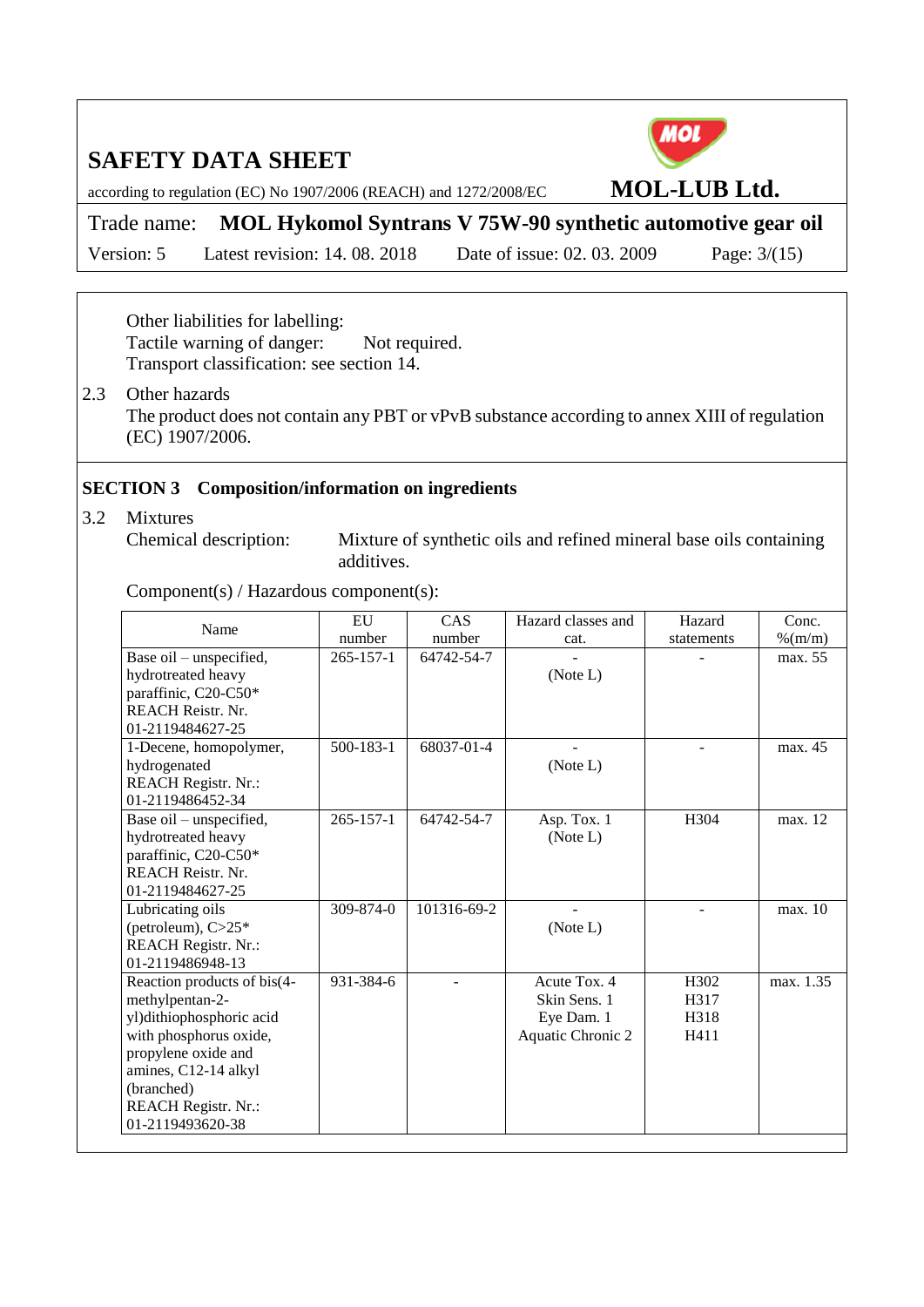

according to regulation (EC) No 1907/2006 (REACH) and 1272/2008/EC **MOL-LUB Ltd.**

Trade name: **MOL Hykomol Syntrans V 75W-90 synthetic automotive gear oil**

Version: 5 Latest revision: 14. 08. 2018 Date of issue: 02. 03. 2009 Page: 4/(15)

| Name                       | EU              | CAS.     | Hazard classes and   | Hazard            | Conc.     |
|----------------------------|-----------------|----------|----------------------|-------------------|-----------|
|                            | number          | number   | cat.                 | statements        | $%$ (m/m) |
| Oleylamine                 | 204-015-5       | 112-90-3 | Acute Tox. 4         | H <sub>3</sub> 02 | max. 0.45 |
|                            |                 |          | Asp. Tox. 1          | H304              |           |
|                            |                 |          | Skin Corr. 1C        | H314              |           |
|                            |                 |          | Eye Dam. 1           | H318              |           |
|                            |                 |          | STOT SE <sub>3</sub> | H335              |           |
|                            |                 |          | STOT RE 2            | H373              |           |
|                            |                 |          | Aquatic Acute 1      | $H400 (M=10)$     |           |
|                            |                 |          | Aquatic Chronic 1    | $H410 (M=10)$     |           |
| Reaction product of 1,3,4- | $939 - 460 - 0$ |          | Skin Irrit. 2        | H315              | max. 0.45 |
| thiadiazolidine-2.5-       |                 |          | Skin Sens. 1         | H317              |           |
| dithione, formaldehyde     |                 |          | Eye Dam. 1           | H318              |           |
| and phenol, heptyl derivs. |                 |          | Aquatic Chronic 3    | H412              |           |
| REACH Registr. Nr.:        |                 |          |                      |                   |           |
| 01-2119971727-23           |                 |          |                      |                   |           |

\*: with exposure limit

The full text of each relevant H- phrase and Hazard classes and cat. see in Section 16.

#### **SECTION 4 First aid measures**

4.1 Description of first aid measures General information: Never give anything by mouth to an unconscious person, or never induce vomiting. Inhalation: Remove the affected person to fresh air. If rapid recovery does not occur, obtain medical attention. Skin contact: Remove contaminated clothing. Wash skin with large amounts of water, use soap. In case of persistent irritation, get medical attention. Eye contact: Flush eyes with plenty of water for 10-15 minutes. Get medical attention. Ingestion: If swallowed, give water. D**o not** induce vomiting. Get medical attention. Protection of first-aid person: No individual specifications. 4.2 Most important symptoms and effects, both acute and delayed Causes serious eye irritation. Allergic skin reaction. Prolonged and/or repeated contact may cause irritation on skin depending on individual sensitivity. 4.3 Indication of any immediate medical attention and special treatment need Not required. Applying symptomatic treatment.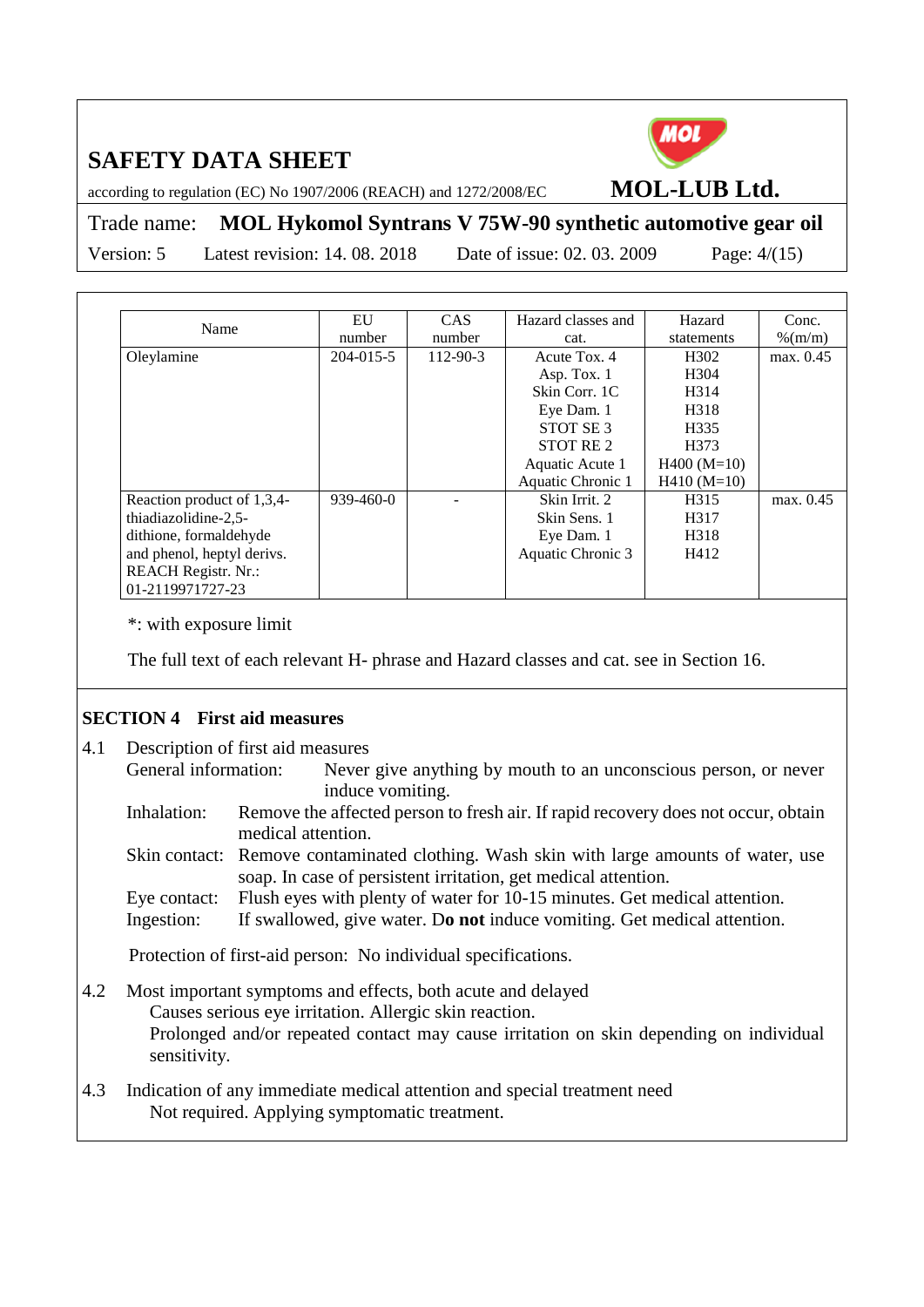

according to regulation (EC) No 1907/2006 (REACH) and 1272/2008/EC **MOL-LUB Ltd.**

Trade name: **MOL Hykomol Syntrans V 75W-90 synthetic automotive gear oil** Version: 5 Latest revision: 14. 08. 2018 Date of issue: 02. 03. 2009 Page: 5/(15)

### **SECTION 5 Fire-fighting measures**

Fire hazards: Combustible.

5.1 Extinguishing media Suitable extinguishing media: Foam, carbon dioxide, dry chemical powder.

> Unsuitable extinguishing media: Water jet.

5.2 Special hazards arising from the mixture or substance Hazardous combustion products: On burning, carbon monoxide, carbon dioxide, nitrogen oxides, phosphor oxides, various hydrocarbons and soot can be formed.

### 5.3 Advice for fire-fighters

Special protective equipment: According to the existing fire-fighting regulations. Respiratory protection.

#### Further information:

Collect contaminated fire fighting water separately. It must not enter the sewage system. Contaminated extinguishing water must be disposed of in accordance with official regulations.

#### **SECTION 6 Accidental release measures**

- 6.1 Personal precautions, protective equipment and emergency procedures Personal precautions: see Section 8. Danger of slipping on leaked out/spilled product.
- 6.2 Environmental precautions: Confine spills to prevent material from entering sewers, watercourses, drains and into soil Notify relevant authority.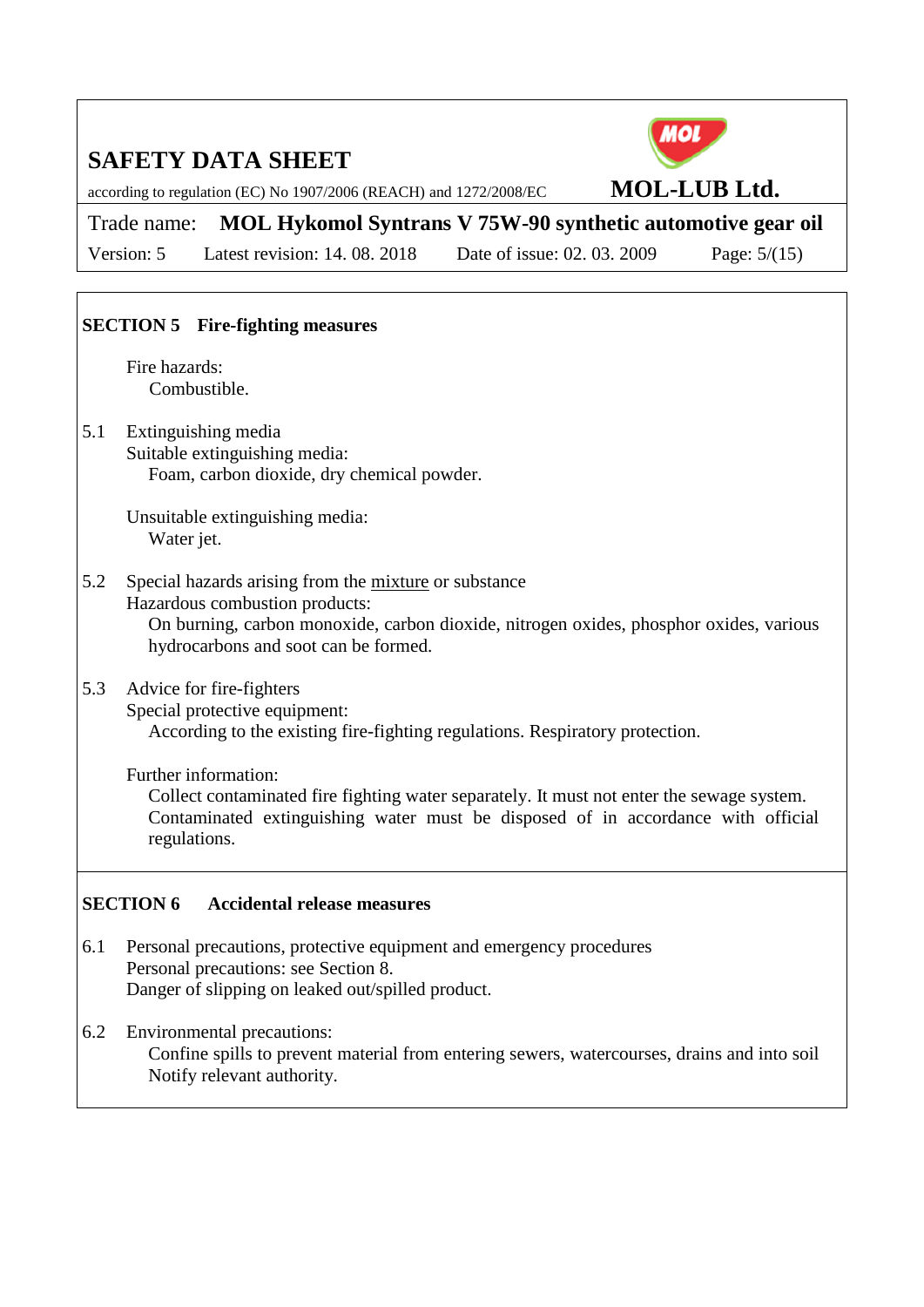

according to regulation (EC) No 1907/2006 (REACH) and 1272/2008/EC **MOL-LUB Ltd.**

Trade name: **MOL Hykomol Syntrans V 75W-90 synthetic automotive gear oil**

Version: 5 Latest revision: 14. 08. 2018 Date of issue: 02. 03. 2009 Page: 6/(15)

6.3 Methods and material for containment and cleaning up On soil: All kind of ignition sources should be remove. Recover free liquid by pumping. Contain the rest or small quantities with sand, earth or other suitable absorbents. Dispose of according to local regulations. On water: Confine the spillage. Remove from surface by skimming or suitable absorbents. Notify local authorities according to regulations. 6.4 Reference to other sections Personal precautions: see section 8. Waste treatment methods: see section 13.

#### **SECTION 7 Handling and storage**

7.1 Precautions for safe handling Keep general measures applied for normal operations with lubricants and flammable liquids. Keep away from radiant heat and open flame. Avoid contact with skin and eyes. Avoid prolonged breathing of oil vapours or mists. Ensure washing facilities after working hours and before breaks. Take off contaminated clothing and wash it before reuse. When using do not eat, drink or smoke. Avoid splashing the product. Handling temperature: not known 7.2 Conditions for safe storage, including any incompatibilities

Storage facilities must comply with regulations for storing of flammable liquids. Store in dry, well ventilated place in original, closed containers. Keep away from radiant heat, open flame and strong oxidizing agents. Storage temperature: max. 40°C

7.3 Specific end use(s) Synthetic automotive gear oil.

#### **SECTION 8 Exposure controls / personal protection**

Engineering control measures: Not required.

8.1 Control parameters:

| Mineral oil mist:                          | TWA: $5 \text{ mg/m}^3$ ; STEL: 10 mg/m <sup>3</sup> , for oil mist, vapour excluded |
|--------------------------------------------|--------------------------------------------------------------------------------------|
|                                            | (ACGIH).                                                                             |
| Method of testing, recommended: NIOSH 5026 |                                                                                      |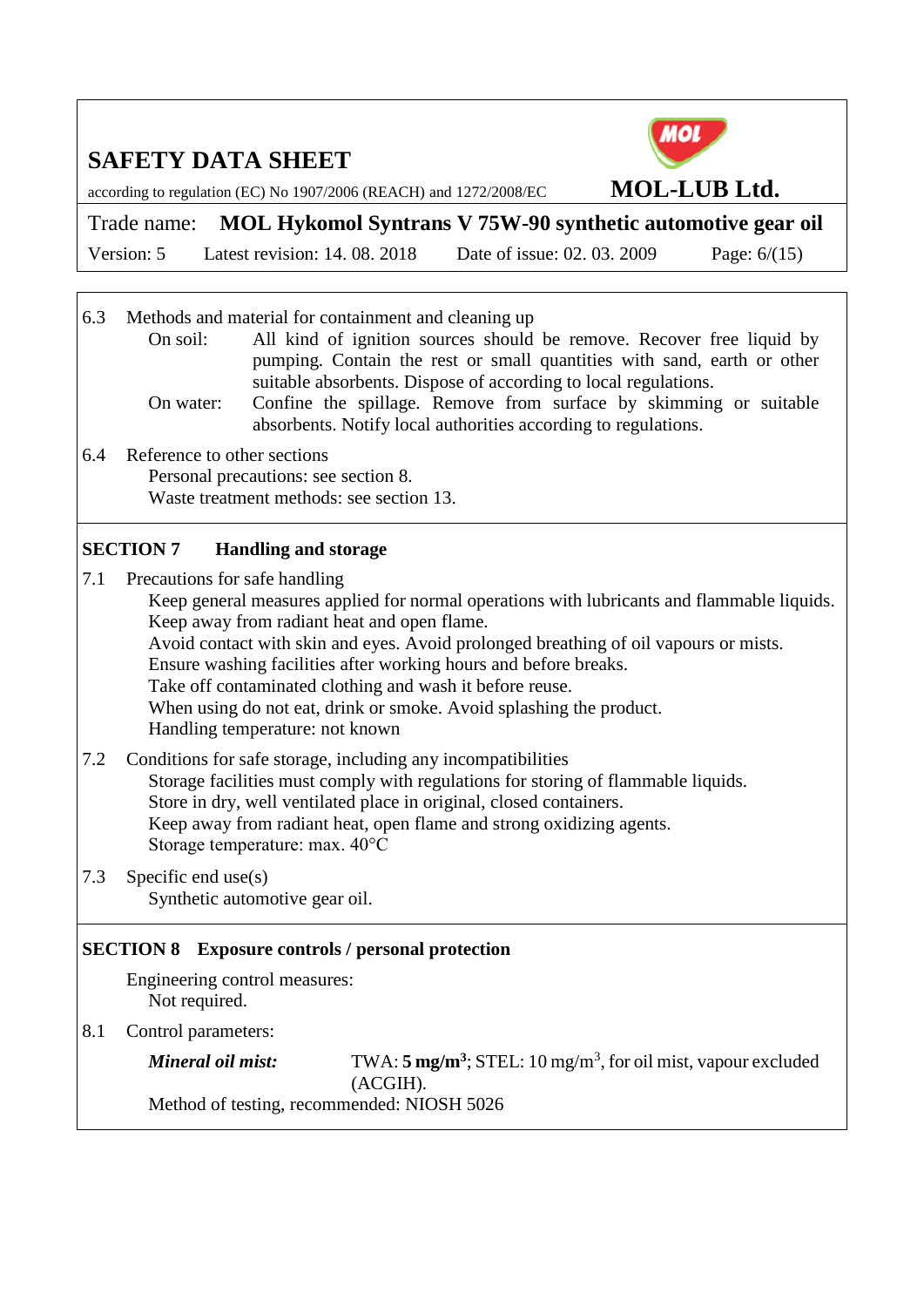

according to regulation (EC) No 1907/2006 (REACH) and 1272/2008/EC **MOL-LUB Ltd.**

Trade name: **MOL Hykomol Syntrans V 75W-90 synthetic automotive gear oil** Version: 5 Latest revision: 14. 08. 2018 Date of issue: 02. 03. 2009 Page: 7/(15)

#### 8.2 Exposure controls Personal protection:<br>Respiratory protection: Under normal conditions not required. In case of exceeded exposure-limits respiratory protection with particle-filter is recommended. Hand protection: Oil resistant gloves (EN 374, Breakthrough time 480 min) (e.g. nitrile rubber – minimal thickness 0.33 mm). Note: Manufacturer's directions for use and the conditions of application should be observed. Eye protection: Tightly fitting safety goggles (EN 166). Skin protection: Protective clothing (oil resistant). Other special: No data.

Environmental exposure controls: Do not discharge into drains/surface waters/groundwater.

#### **SECTION 9 Physical and chemical properties**

| 9.1 | Information on basic physical and chemical properties |                                   |
|-----|-------------------------------------------------------|-----------------------------------|
|     | Appearance:                                           |                                   |
|     | Physical state:                                       | liquid                            |
|     | Colour:                                               | yellow, clear                     |
|     | Odour:                                                | characteristic                    |
|     | Change in physical state:                             |                                   |
|     | Pour point (ISO 3016):                                | typ. $-45^{\circ}$ C              |
|     | Boiling point:                                        | not available                     |
|     | Others:                                               |                                   |
|     | Flash point (COC) (EN ISO 2592):                      | typ. $215^{\circ}$ C              |
|     | Ignition point (EN ISO 2592):                         | not available                     |
|     | Autoignition temperature:                             | not available                     |
|     | Explosive properties:                                 | not explosive                     |
|     | Oxidizing properties:                                 | not oxidize                       |
|     | Vapour pressure at 20°C:                              | negligible                        |
|     | Density at 15°C (EN ISO 12185):                       | $0.860 - 0.880$ g/cm <sup>3</sup> |
|     | Solubility in water:                                  | practically insoluble in water    |
|     | Solubility in other solvents:                         | gasoline, kerosene, toluene, etc. |
|     |                                                       |                                   |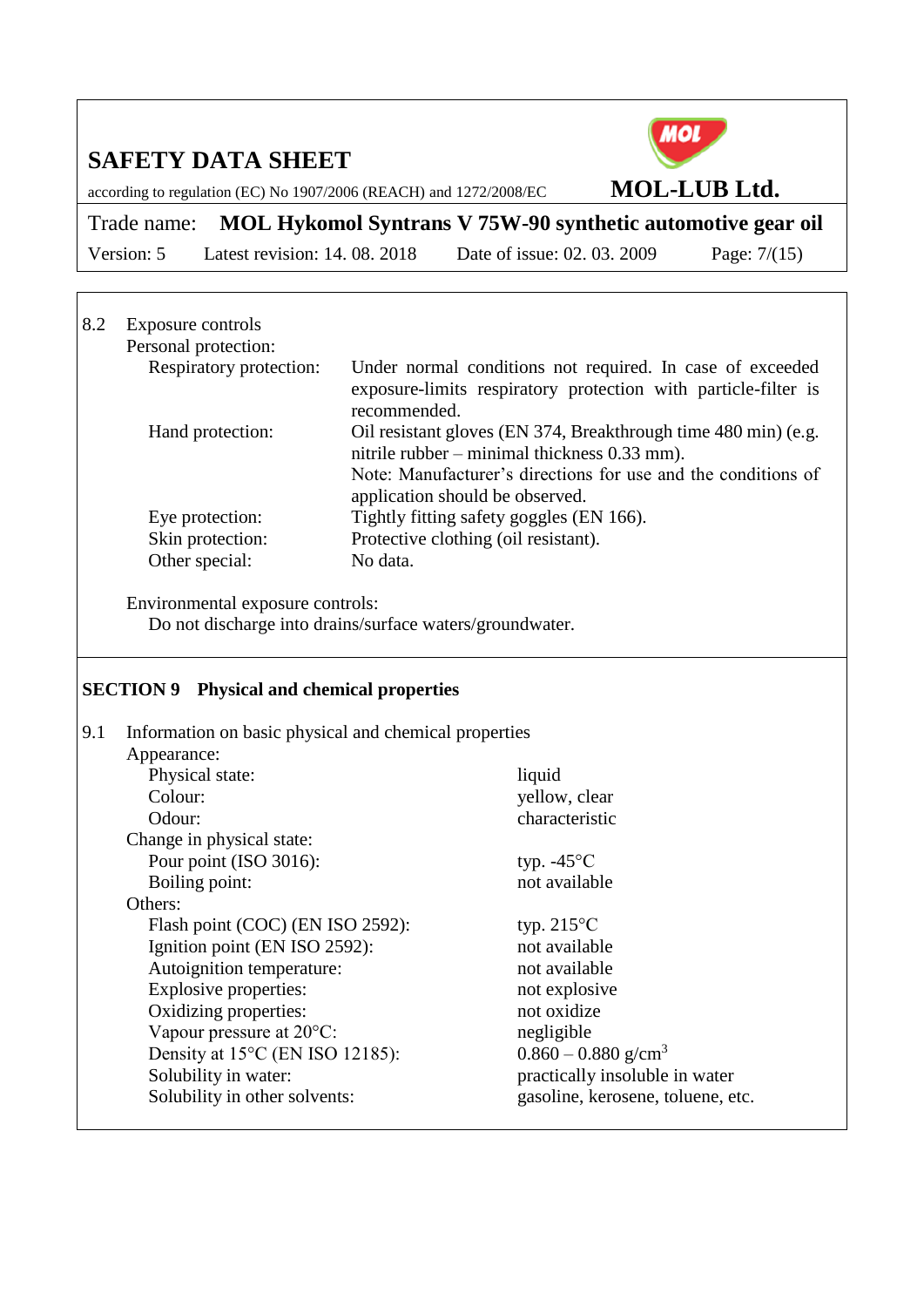according to regulation (EC) No 1907/2006 (REACH) and 1272/2008/EC **MOL-LUB Ltd.**

Trade name: **MOL Hykomol Syntrans V 75W-90 synthetic automotive gear oil** Version: 5 Latest revision: 14. 08. 2018 Date of issue: 02. 03. 2009 Page: 8/(15)

n-Octanol/water partition coefficient: not available Vapour density:<br>
Heating value:<br>
inf. 38 000 kJ Kinematic viscosity at  $40^{\circ}$ C (EN ISO 3104): Kinematic viscosity at  $100^{\circ}$ C (EN ISO 3104): pH: not applicable

inf. 38 000 kJ/kg typ.  $102 \text{ mm}^2/\text{s}$ typ. 15.0 mm<sup>2</sup>/s

9.2 Other information No data available.

#### **SECTION 10 Stability and reactivity**

| 10.1 Reactivity:                            | Dangerous reactivity not known.                                                                                          |  |  |
|---------------------------------------------|--------------------------------------------------------------------------------------------------------------------------|--|--|
| 10.2 Chemical stability:                    | No decomposition if stored and handled properly.                                                                         |  |  |
| 10.3 Possibility of hazardous<br>reactions: | Not known.                                                                                                               |  |  |
| 10.4 Conditions to avoid:                   | Direct heat or ignition sources.                                                                                         |  |  |
| 10.5 Incompatible materials:                | Strong oxidizing agents.                                                                                                 |  |  |
| 10.6 Hazardous decomposition<br>products:   | No dangerous decomposition products are formed under normal<br>conditions. Hazardous combustion products: See Section 5. |  |  |
|                                             |                                                                                                                          |  |  |

#### **SECTION 11 Toxicological information**

| 11.1 Information on toxicological effects                                                                                                          |                                    |        |       |                                   |  |
|----------------------------------------------------------------------------------------------------------------------------------------------------|------------------------------------|--------|-------|-----------------------------------|--|
| Acute toxicity:                                                                                                                                    |                                    |        |       |                                   |  |
| Oral:                                                                                                                                              | $LD_{50}$ (rat)                    | > 2000 | mg/kg | (based on components)             |  |
| Dermal:                                                                                                                                            | $LD_{50}$ (rabbit)                 | > 2000 | mg/kg | (based on components)             |  |
| Acute toxicity: irritation<br>Skin:<br>not irritant (based on components)<br>irritant (based on components), causes serious eye irritation<br>Eye: |                                    |        |       |                                   |  |
|                                                                                                                                                    | Respiratory or skin sensitisation: |        |       | sensitising (based on components) |  |

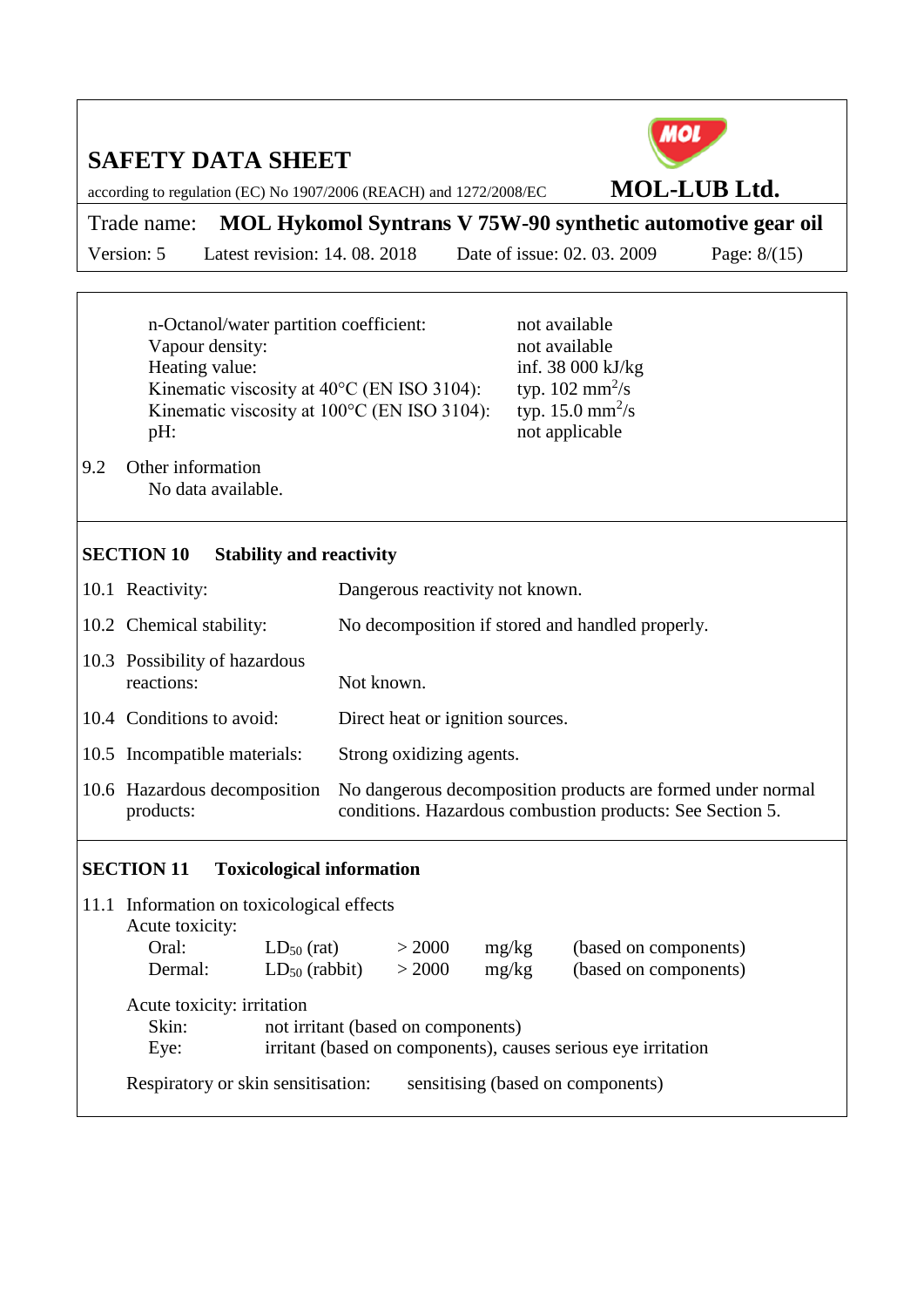

according to regulation (EC) No 1907/2006 (REACH) and 1272/2008/EC **MOL-LUB Ltd.**

Trade name: **MOL Hykomol Syntrans V 75W-90 synthetic automotive gear oil** Version: 5 Latest revision: 14. 08. 2018 Date of issue: 02. 03. 2009 Page: 9/(15)

Other information, specific effects:

Note L: The classification as a carcinogen need not apply according to 1272/2008/EC, because it can be shown that the substance contains less than 3 % DMSO extract as measured by IP 346.

| Germ cell mutagenicity: | not known, resp. not mutagen (based on components)    |
|-------------------------|-------------------------------------------------------|
| Carcinogenicity:        | not known, resp. not carcinogen (based on components) |
| Reproductive toxicity:  | not known, resp. no reproduction-damaging effect      |
|                         | (based on components)                                 |
| STOT-single exposure:   | not classified                                        |
| STOT-repeated exposure: | not classified                                        |
| Aspiration hazard:      | not classified                                        |

#### **SECTION 12 Ecological information**

| 12.1 | Toxicity<br>Aquatic organisms:<br>Soil organisms:<br>Plants:                                                                                                      | No data for the product. |                                                                                                         |
|------|-------------------------------------------------------------------------------------------------------------------------------------------------------------------|--------------------------|---------------------------------------------------------------------------------------------------------|
|      | 12.2 Persistence and degradability<br>Biodegradability:                                                                                                           |                          | No data available.<br>No data available.                                                                |
| 12.3 | Bioaccumulative potential                                                                                                                                         |                          | No data available.                                                                                      |
| 12.4 | Mobility<br>Mobility in soil<br>Mobility in water:                                                                                                                |                          | Absorbs in soil.<br>Floats on water.                                                                    |
| 12.5 | Results of PBT and vPvB assessment                                                                                                                                |                          | Does not contain PBT and vPvB substances.                                                               |
| 12.6 | Other adverse effects<br>Heavy metal content:<br>PCT, PCB and other chlorinated<br>hydrocarbons:<br><b>Environmental effects:</b><br>Water hazard class (German): |                          | None.<br>None.<br>Harmful to aquatic life with long lasting effects.<br>WGK 2 (Classification by VwVwS) |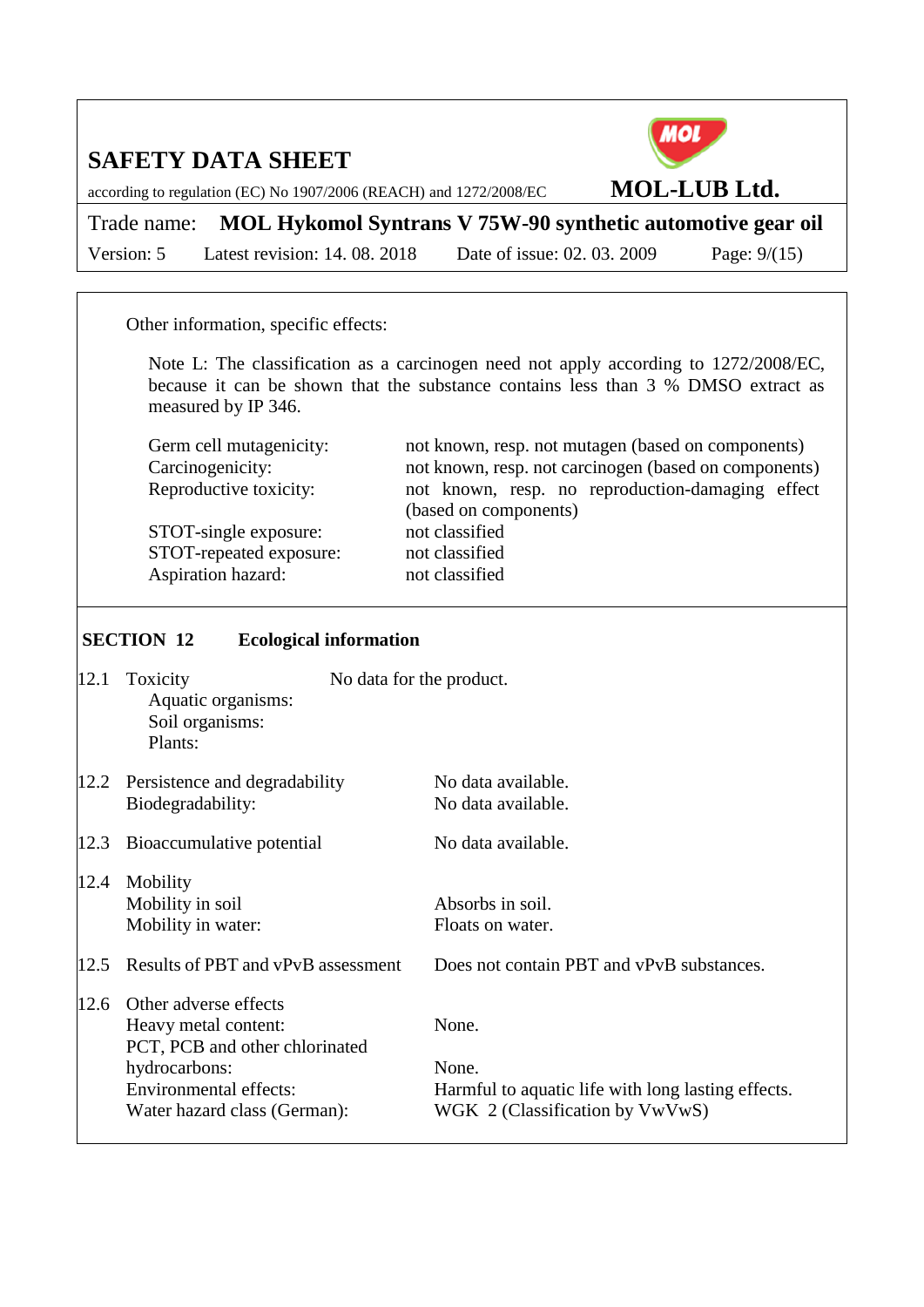

according to regulation (EC) No 1907/2006 (REACH) and 1272/2008/EC **MOL-LUB Ltd.**

Trade name: **MOL Hykomol Syntrans V 75W-90 synthetic automotive gear oil**

Version: 5 Latest revision: 14. 08. 2018 Date of issue: 02. 03. 2009 Page: 10/(15)

### **SECTION 13 Disposal considerations**

13.1 Waste treatment methods

#### Product disposal:

Wastes of the product or used oil should be treated as hazardous waste. Waste Identification Code: 13 02 05\* Mineral-based non-chlorinated engine, gear and lubricating oils. Waste Identification Code: 13 02 06\* Synthetic engine, gear and lubricating oils.

Disposal must be in compliance with national and local regulations.

Recommended waste treatment method: incineration

Packaging disposal:

Containers with product residue should also be treated as hazardous waste according to national and local disposal regulations.

Waste Identification Code: 15 01 10\*

Packaging containing residues of or contaminated by dangerous substances.

Disposal must be in compliance with national and local regulations.

#### Wastewater:

Quality of wastewater emitted to natural water must comply with national and local regulations.

Care should be taken in any case to ensure compliance with EC, national and local regulations. It is the responsibility of the user to know all relevant national and local regulations.

### **SECTION 14 Transport information**

| 14.1.<br>14.2. | Road/Railway<br>UN number:<br>UN proper shipping name: | ADR/RID: | 3082<br>ENVIRONMENTALLY HAZARDOUS<br>SUBSTANCE, LIQUID, N.O.S.<br>(contains Oleylamine) |
|----------------|--------------------------------------------------------|----------|-----------------------------------------------------------------------------------------|
|                |                                                        |          |                                                                                         |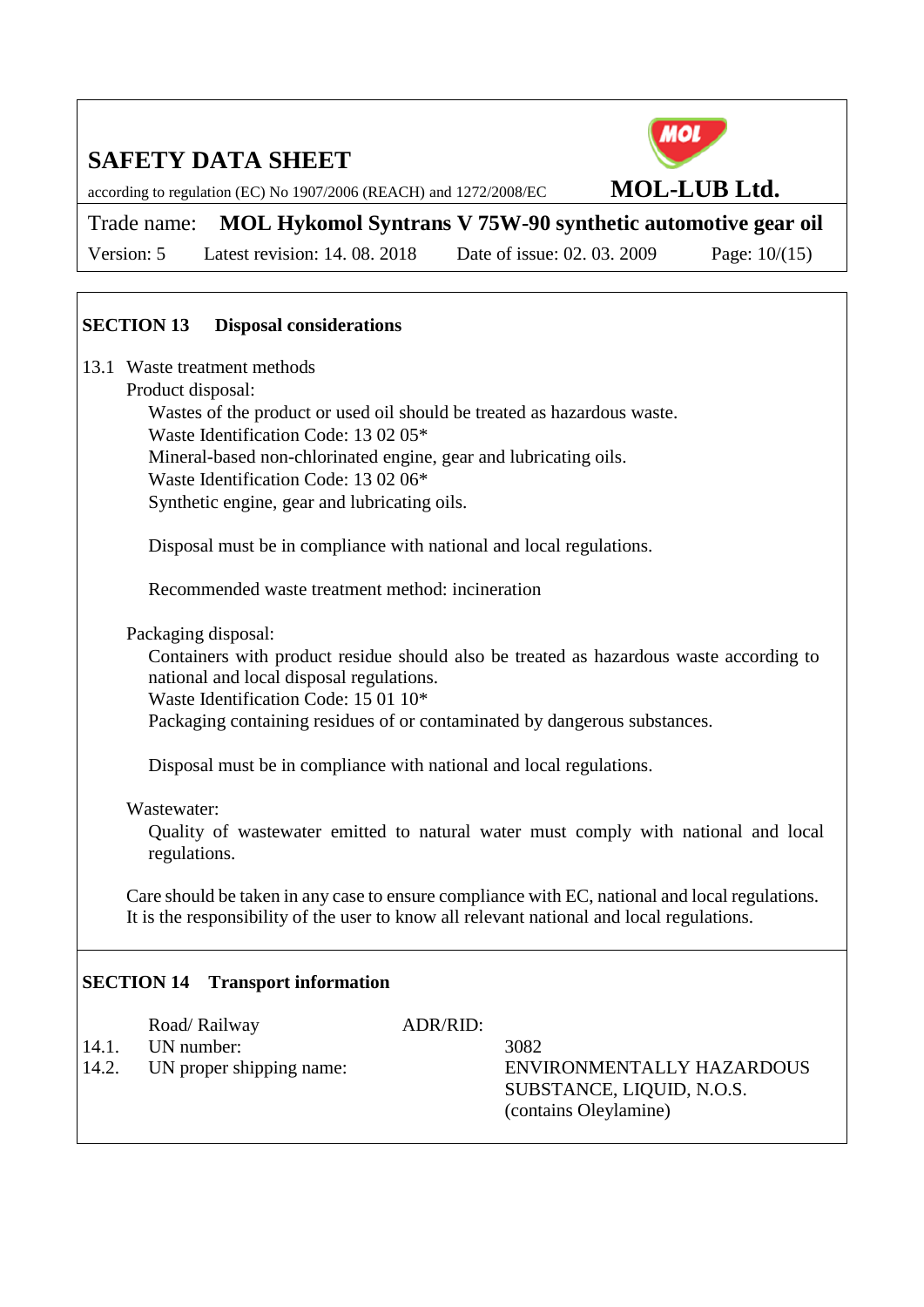

according to regulation (EC) No 1907/2006 (REACH) and 1272/2008/EC **MOL-LUB Ltd.**

Trade name: **MOL Hykomol Syntrans V 75W-90 synthetic automotive gear oil** Version: 5 Latest revision: 14. 08. 2018 Date of issue: 02. 03. 2009 Page: 11/(15)

14.3. Transport hazard class(es): 9 Hazard class: M6 Transport category: 3 14.4. Packing group: III Label: 9 14.5. Environmental hazards: dangerous for the environment 14.6. Special precautions for user: Kemler Number: 90 Limited quantity: 5L Tunnel restriction code: E Waterways: Inland waterways/ Sea transport ADN/IMDG: 14.1. UN number: 3082 14.2. UN proper shipping name: ENVIRONMENTALLY HAZARDOUS SUBSTANCE, LIQUID, N.O.S. (contains Oleylamine) 14.3. Transport hazard class(es): 9 14.4. Packing group: III Label: 9 14.5. Environmental hazards: dangerous for the environment Marine pollutant: yes 14.6. Special precautions for user: EMS-Number: F-A, S-F Air transport: ICAO / IATA: 14.1. UN number: 3082 14.2. UN proper shipping name: ENVIRONMENTALLY HAZARDOUS SUBSTANCE, LIQUID, N.O.S. (contains Oleylamine) 14.3. Transport hazard class(es): 9 14.4. Packing group: III Label: 9 14.5. Environmental hazards: dangerous for the environment 14.6. Special precautions for user: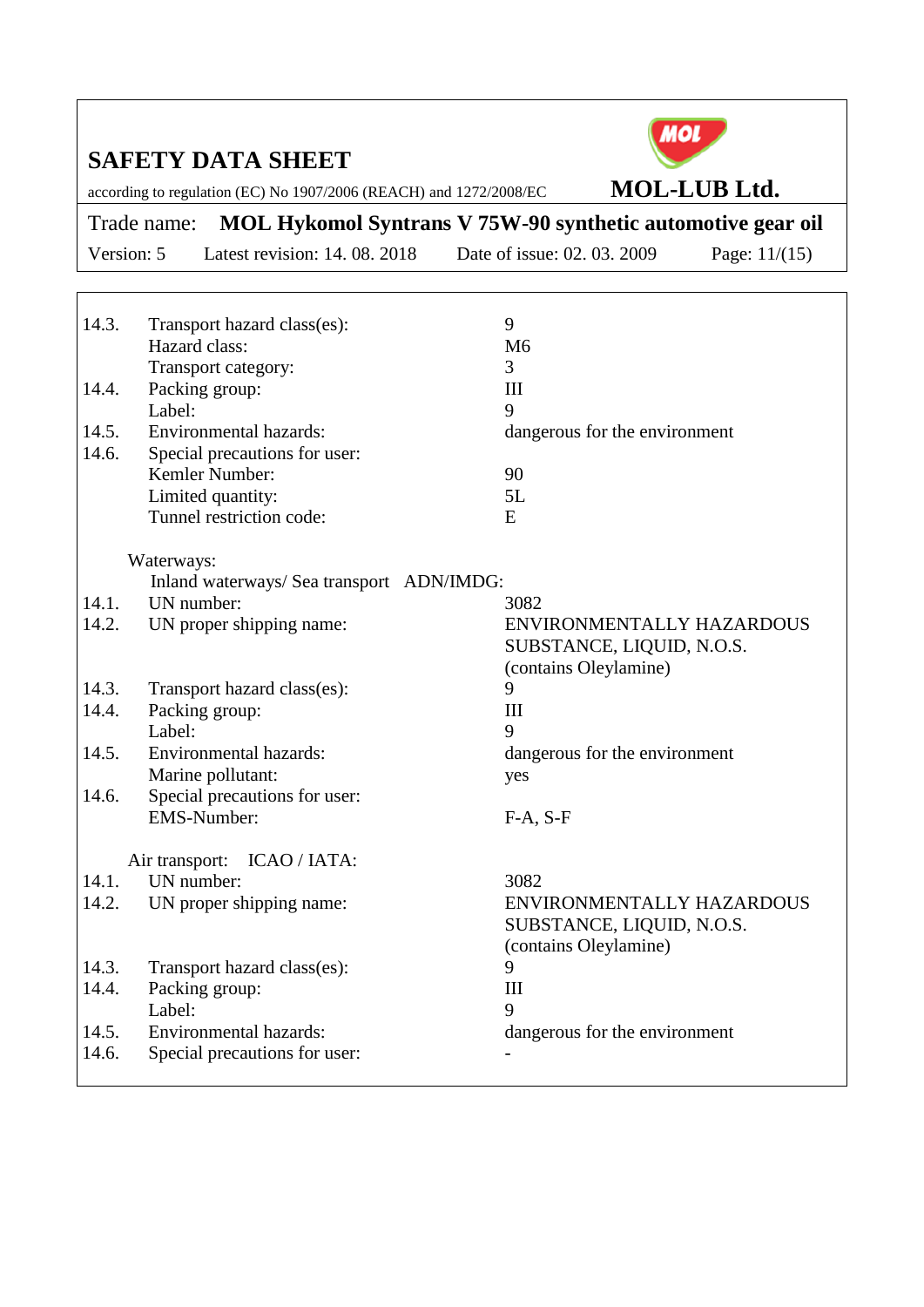

according to regulation (EC) No 1907/2006 (REACH) and 1272/2008/EC **MOL-LUB Ltd.**

Trade name: **MOL Hykomol Syntrans V 75W-90 synthetic automotive gear oil**

Version: 5 Latest revision: 14. 08. 2018 Date of issue: 02. 03. 2009 Page: 12/(15)

#### **SECTION 15 Regulatory information**

- 15.1 Safety, health and environmental regulations/legislation specific for the mixture. This safety data sheet has been prepared according to Regulation (EC) No 1907/2006 (mod.: 2015/830/EU) and to Regulation (EC) 1272/2008.
- 15.2 Chemical safety assessment. Not available.

#### **SECTION 16 Other information**

The information given in this data sheet is based on our best knowledge at the time of publication. The information is related only to this product and is intended to assist its safe transport, handling and use. The given physical and chemical parameters describe the product only for the purpose of safety requirements and therefore should not be construed as guaranteeing any specific property of the product or as being part of a product specification or any contract.

The manufacturer or supplier shall not take responsibility for any damages from the use other than recommended or other misuse of the product. It is the responsibility of the user to keep regulatory precautions and observe recommendations for safe use of the product.

Source of data presented in this material safety data sheet: Test results of this product Material safety data sheets of product's components 1272/2008/EC regulation, Annex XVII. of REACH Relevant Hungarian and EU regulations

Classification for mixtures and used evaluation method according to regulation 1272/2008/EC (CLP)

| Skin Sens. 1      | H317              | calculation method |
|-------------------|-------------------|--------------------|
| Eye Irrit. 2      | H <sub>3</sub> 19 | calculation method |
| Aquatic Chronic 2 | H411              | calculation method |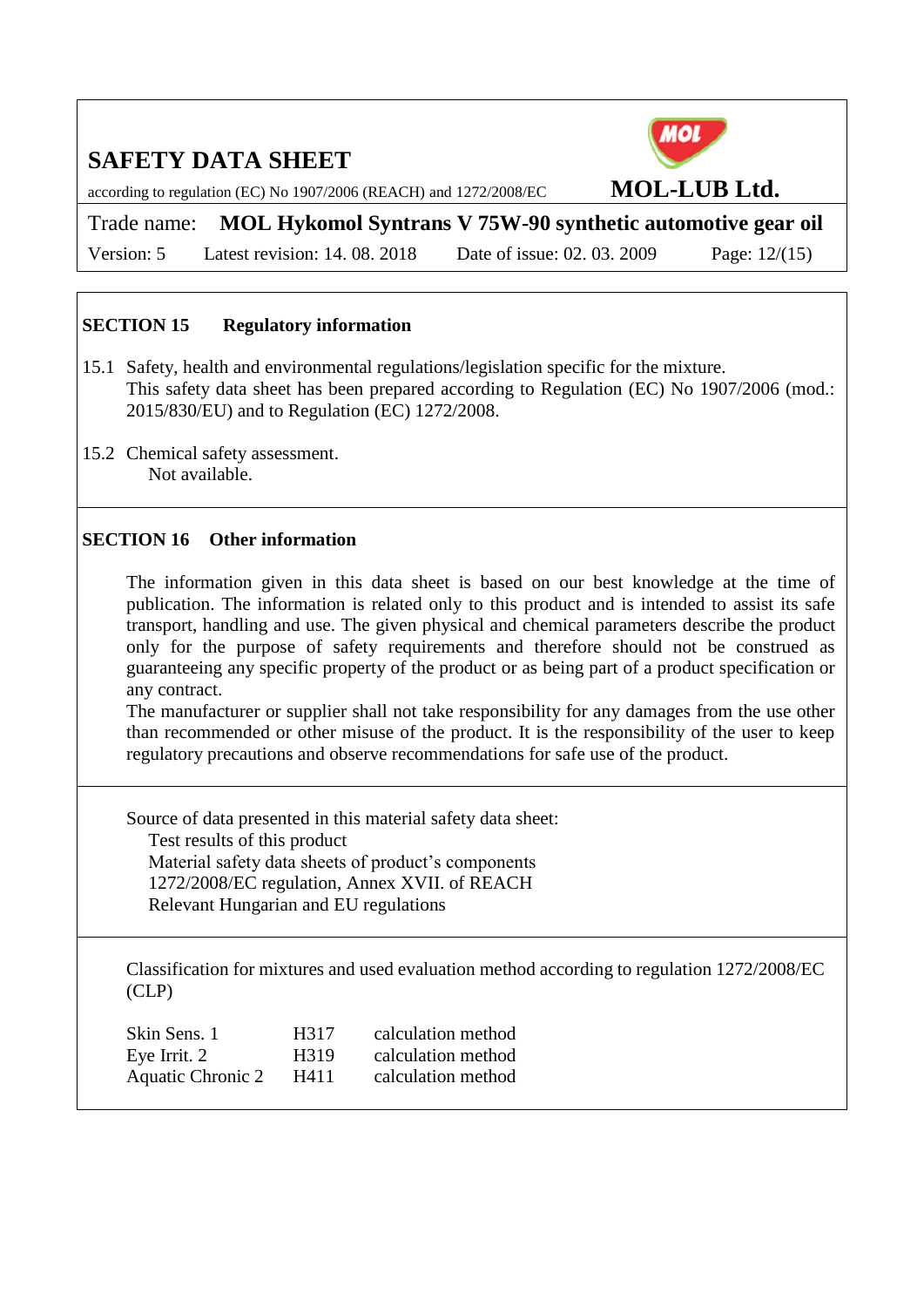

according to regulation (EC) No 1907/2006 (REACH) and 1272/2008/EC **MOL-LUB Ltd.**

Trade name: **MOL Hykomol Syntrans V 75W-90 synthetic automotive gear oil** Version: 5 Latest revision: 14. 08. 2018 Date of issue: 02. 03. 2009 Page: 13/(15)

|                          |                                                                                                                       | The full text of each relevant H- phrase and Hazard classes and cat. in Section 3.: |  |  |
|--------------------------|-----------------------------------------------------------------------------------------------------------------------|-------------------------------------------------------------------------------------|--|--|
| H302                     |                                                                                                                       | Harmful if swallowed.                                                               |  |  |
| H304                     |                                                                                                                       | May be fatal if swallowed and enters airways.                                       |  |  |
| H314                     |                                                                                                                       | Causes severe skin burns and eye damage.                                            |  |  |
| H315                     |                                                                                                                       | Causes skin irritation.                                                             |  |  |
| H317                     |                                                                                                                       | May cause an allergic skin reaction.                                                |  |  |
| H318                     |                                                                                                                       | Causes serious eye damage.                                                          |  |  |
| H335                     |                                                                                                                       | May cause respiratory irritation.                                                   |  |  |
| H373                     |                                                                                                                       | May cause damage to organs through prolonged or repeated exposure.                  |  |  |
| H400                     |                                                                                                                       | Very toxic to aquatic life.                                                         |  |  |
| H410                     |                                                                                                                       | Very toxic to aquatic life with long lasting effects.                               |  |  |
| H411                     |                                                                                                                       | Toxic to aquatic life with long lasting effects.                                    |  |  |
| H412                     |                                                                                                                       | Harmful to aquatic life with long lasting effects.                                  |  |  |
| Acute Tox. 4             |                                                                                                                       | <b>Acute toxicity Category 4</b>                                                    |  |  |
| Asp.Tox.1                |                                                                                                                       | <b>Aspiration hazard Category 1</b>                                                 |  |  |
| Skin Corr. 1C            |                                                                                                                       | Skin corrosion/irritation Category 1C                                               |  |  |
| Skin Sens. 1             |                                                                                                                       | Respiratory/skin sensitization Category 1                                           |  |  |
| Skin Irrit. 2            |                                                                                                                       | Skin corrosion/irritation Category 2                                                |  |  |
| Eye Dam. 1               |                                                                                                                       | Serious eye damage/eye irritation Category 1                                        |  |  |
| STOT SE <sub>3</sub>     |                                                                                                                       | Specific target organ toxicity – single exposure Category 3                         |  |  |
| <b>STOT RE2</b>          |                                                                                                                       | Specific target organ toxicity - repeated exposure Category 2                       |  |  |
| Acuatic Acute 1          |                                                                                                                       | Hazardous to the aquatic environment, Acute Category 1                              |  |  |
| Aquatic Chronic 1        |                                                                                                                       | Hazardous to the aquatic environment, Chronic Category 1                            |  |  |
| <b>Aquatic Chronic 2</b> |                                                                                                                       | Hazardous to the aquatic environment, Chronic Category 2                            |  |  |
| <b>Aquatic Chronic 3</b> |                                                                                                                       | Hazardous to the aquatic environment, Chronic Category 3                            |  |  |
| Legend:                  |                                                                                                                       |                                                                                     |  |  |
| <b>ADN</b>               | European Agreement concerning the International Carriage of Dangerous Goods by Inland                                 |                                                                                     |  |  |
|                          | Waterways                                                                                                             |                                                                                     |  |  |
| <b>ADR</b><br><b>ATE</b> | European Agreement concerning the International Carriage of Dangerous Goods by Road<br><b>Acute Toxicity Estimate</b> |                                                                                     |  |  |
| <b>BCF</b>               | <b>Biocontrentration Factor</b>                                                                                       |                                                                                     |  |  |
| <b>BOD</b>               |                                                                                                                       | <b>Biological Oxigen Demand</b>                                                     |  |  |

C&L Classification and Labeling CAS Chemical Abstracts Service

Bw Body Weight

- CLP Classification, Labelling and Packaging
- CMR Carcigonic, Mutagenic or toxic to Reproduction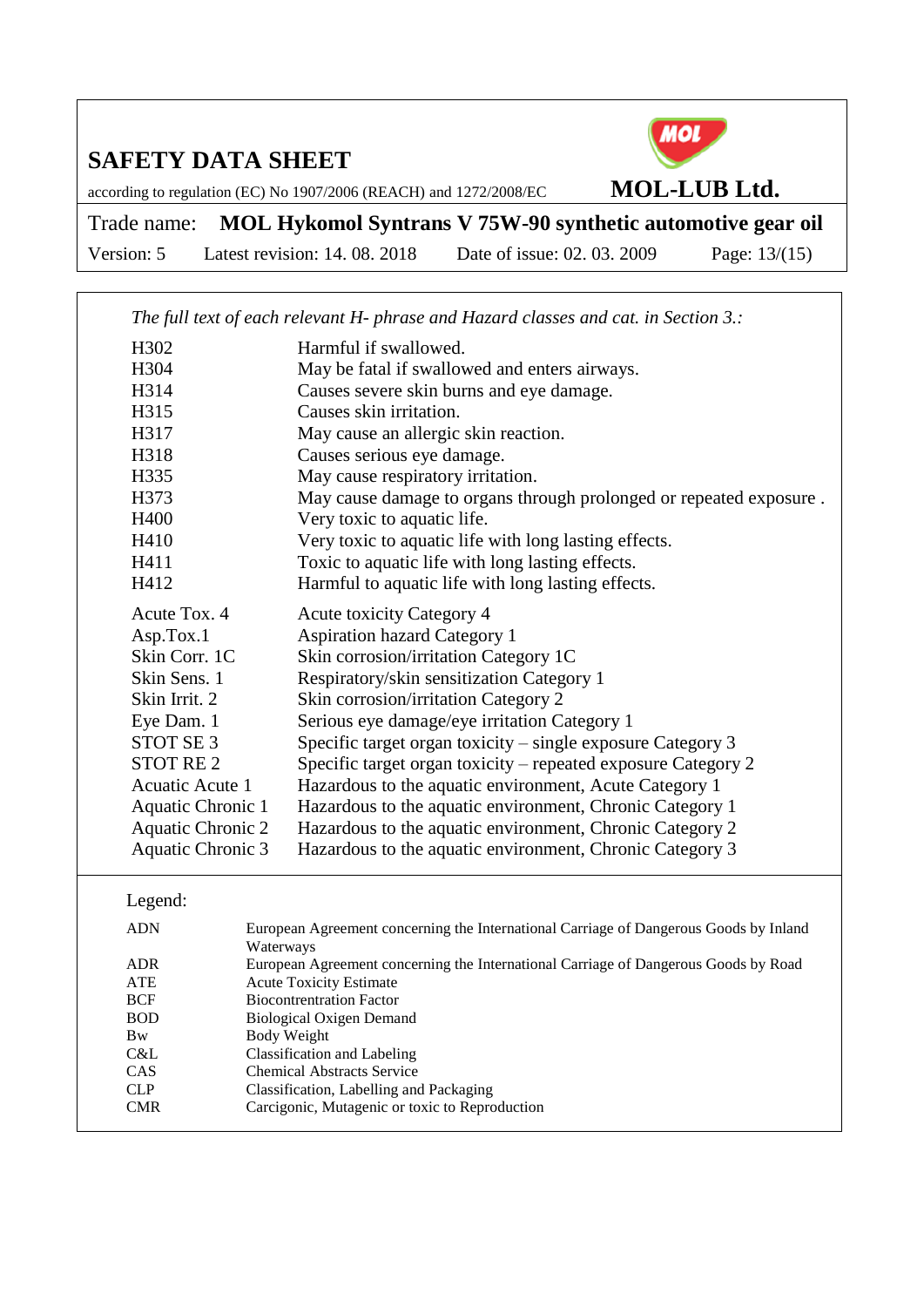

according to regulation (EC) No 1907/2006 (REACH) and 1272/2008/EC **MOL-LUB Ltd.**

Trade name: **MOL Hykomol Syntrans V 75W-90 synthetic automotive gear oil**

Version: 5 Latest revision: 14. 08. 2018 Date of issue: 02. 03. 2009 Page: 14/(15)

| <b>COD</b>    | Chemical Oxygen Demand                                                                |
|---------------|---------------------------------------------------------------------------------------|
| <b>CSA</b>    | <b>Chemical Safety Assessment</b>                                                     |
| <b>CSR</b>    | <b>Chemical Safety Report</b>                                                         |
| <b>DMEL</b>   | Derived Minimal Effect Level                                                          |
| <b>DNEL</b>   | Derived No Effect Level                                                               |
| <b>ECHA</b>   | <b>European Cheamicals Agency</b>                                                     |
| Ecx           | <b>Effective Concentration x%</b>                                                     |
| Edx           | Effective Dose x%                                                                     |
| <b>ELINCS</b> | European List of Notified Chemical Substances                                         |
| ErC50         | EC50 in terms of reduction of growth rate;                                            |
| <b>ES</b>     | <b>Exposure Scenario</b>                                                              |
| <b>ESIS</b>   | European Chemical Substances Information System                                       |
| <b>IARC</b>   | International Agency for Research on Cancer                                           |
| <b>IATA</b>   | <b>International Air Transport Association</b>                                        |
| <b>IMDG</b>   | <b>International Maritime Dangerous Goods</b>                                         |
| <b>LCx</b>    | Lethal Concentration x%                                                               |
| LDx           | Lethal Dose x%                                                                        |
| <b>LOAEC</b>  | Lowest Observed Adverse Effect Concentration                                          |
| <b>LOAEL</b>  | Lowest Observed Adverse Effect Level                                                  |
| <b>LOEC</b>   | <b>Lowest Observed Effect Concentration</b>                                           |
| LOEL          | Lowest Observed Effect Level                                                          |
| <b>NOEC</b>   | No observed effect concentration                                                      |
| <b>NOEL</b>   | No observed effect level                                                              |
| <b>NLP</b>    | No-Longer Polymer                                                                     |
| <b>NOAEL</b>  | No Observed Adverse Effect Level                                                      |
| <b>OECD</b>   | Organisation for Economic Cooperation and Development                                 |
| <b>PBT</b>    | Persistent Bioaccumulative and Toxic                                                  |
| <b>PNEC</b>   | Predicted No-Effect Concentration                                                     |
| <b>REACH</b>  | Registration, Evaluation, Authorisation and Restriction of Chemicals                  |
| <b>RID</b>    | Regulations concerning the International Carriage of Dangerous Goods by Rail          |
| <b>SVHC</b>   | Substance of Very High Concern                                                        |
| <b>UVCB</b>   | substance of unknown or variable composition, complex reaction products or biological |
|               | materials                                                                             |
| <b>VOC</b>    | Volatile organic compounds                                                            |
| vPvB          | Very Persistent and very Bio-accumulative                                             |
|               |                                                                                       |

Revision Indicators:

| Section        | Subject of change                                  | Date       | Version |
|----------------|----------------------------------------------------|------------|---------|
| $\overline{2}$ | Hazards identification                             | 27.06.2013 |         |
| 3              | Composition/information on ingredients             |            |         |
| 9              | Physical and chemical properties                   |            |         |
| 11             | Toxicological information                          |            |         |
| $1 - 16$       | Revision modification according to 453/2010/EC and |            |         |
|                | 1272/2008/EC                                       |            |         |